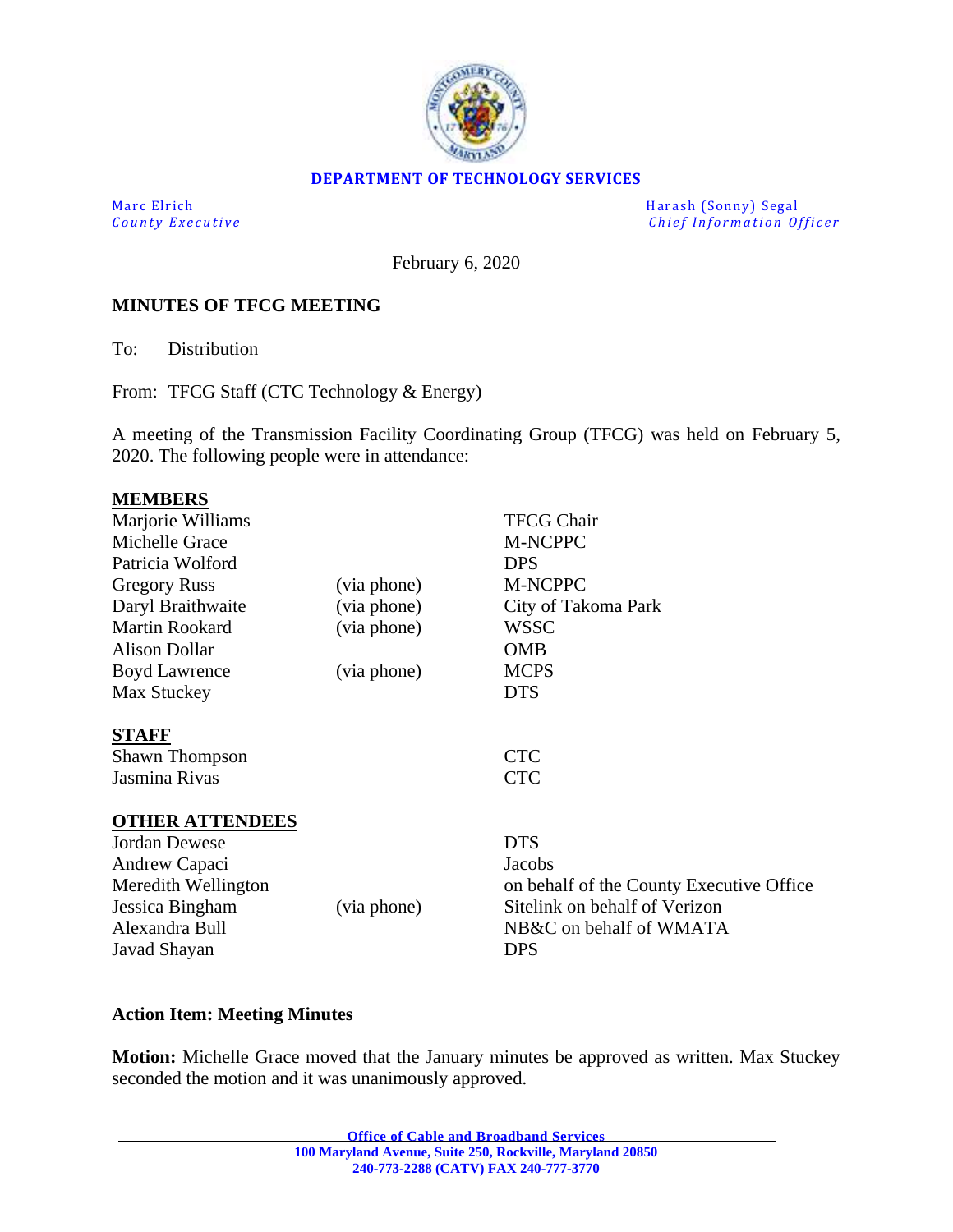Minutes of TFCG Meeting Held February 5, 2020 Page 2 of 6

## **Action Item: Consent Agenda**

## **Consent Agenda**

*1. Application Number:* 2019121059 *Type:* Minor Modification *Received (date):* 12/9/2019

*Revised*: 1/3/2020 *Revised*: 1/9/2020

*Applicant:* AT&T Wireless

*Site Name/Location:* Wildlife Club Monopole */* 26430 Mullinix Mill Rd., Mt. Airy *Zoning Standard:* AR *Property Owner:* Wildlife Achievement Club *Description:* Remove three antennas and three RRHs. Add six antennas and six RRHs at 137' on an existing 149' monopole. *Tower Coordinator Recommendation:* Recommended. Recommendation is subject to

compliance with all applicable laws.

*2. Application Number:* 2019111042 *Type:* Minor Modification *Received (date):* 11/6/2019

*Revised*: 11/15/2019 *Revised*: 11/18/2019 *Revised*: 1/6/2020 *Revised*: 1/8/2020

*Applicant:* Sprint/Nextel

*Site Name/Location:* Super Fresh Shopping Ctr */* 13830 Georgia Ave., Silver Spring *Zoning Standard:* CRT-2.25 *Property Owner:* LDG Inc *Description:* Remove three antennas and four RRHs. Add three microwave dish antennas and four RRHs at 100' on an existing 122' monopole. *Tower Coordinator Recommendation:* Recommended. Recommendation is subject to compliance with all applicable laws.

*3. Application Number:* 2020011066 *Type:* Minor Modification *Received (date):* 1/6/2020 *Revised*: 1/13/2020

*Applicant:* Verizon Wireless *Site Name/Location:* Silver Spring Metro */* 1335 East‐West Hwy., Silver Spring *Zoning Standard:* CR-8.0 *Property Owner:* United States Government *Description:* Remove twelve antennas and six RRHs. Add nine antennas and nine RRHs at 102'6"/105'6" on an existing 105'6 building. *Tower Coordinator Recommendation:* Recommended. Recommendation is subject to compliance with all applicable laws.

*4. Application Number:* 2020011063 *Type:* Minor Modification *Received (date):* 1/3/2020 *Revised*: 1/13/2020

*Applicant:* Verizon Wireless *Site Name/Location:* EZ Storage - Takoma Park */* 1352 Holton Ln., Adelphi *Zoning Standard:* CRT-2.5 *Property Owner:* Takoma Park Land LLLP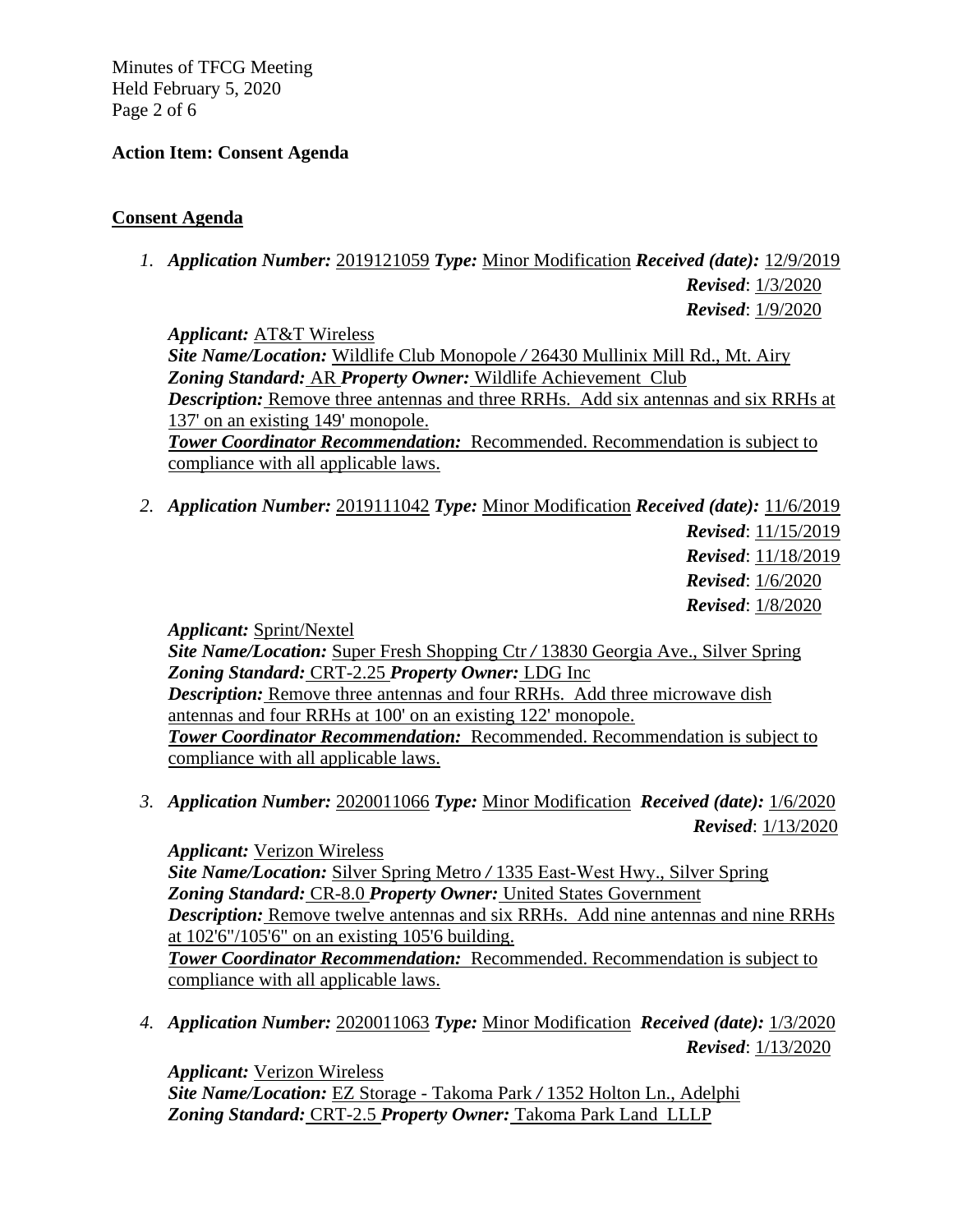*Description:* Remove twelve antennas and six RRHs. Add nine antennas and six RRHs at 36'/39' on an existing 33' building. *Tower Coordinator Recommendation:* Recommended. Recommendation is subject to compliance with all applicable laws.

*5. Application Number:* 2019101022 *Type:* Minor Modification *Received (date):* 

10/14/2019 *Revised*: 1/2/2020 *Revised*: 1/8/2020 *Revised*: 1/14/2020

*Applicant:* AT&T Wireless

*Site Name/Location:* Democracy Center */* 6903 Rockledge Dr., Bethesda *Zoning Standard:* CR-1.5 *Property Owner:* Democracy Associates *Description:* Add three antennas and three RRHs at 200' on an existing 185' building. *Tower Coordinator Recommendation:* Recommended. Recommendation is subject to compliance with all applicable laws.

*6. Application Number:* 2019111048 *Type:* Minor Modification *Received (date):*

11/19/2019 *Revised*: 1/6/2020 *Revised*: 1/8/2020 *Revised*: 1/13/2020 *Revised*: 1/14/2020 *Revised*: 1/16/2020

*Applicant:* AT&T Wireless

*Site Name/Location:* Bullis Prep School */* 10601 Falls Rd, Potomac *Zoning Standard:* RE-2 *Property Owner:* The Bullis School Inc. *Description:* Add three antennas and six RRHs at 122' on an existing 130' monopole. *Tower Coordinator Recommendation:* Recommended. Recommendation is subject to compliance with all applicable laws.

*7. Application Number:* 2020011075 *Type:* Minor Modification *Received (date):*1/13/2020 *Revised*: 1/20/2020

*Applicant:* AT&T Wireless *Site Name/Location:* Renaissance Plaza Apts */* 14000 Castle Blvd., Silver Spring *Zoning Standard:* R-H *Property Owner:* Renaissance Plaza Condo *Description:* Remove and replace three antennas. Add three RRHs at 108' on an existing 100 building. *Tower Coordinator Recommendation:* Recommended. Recommendation is subject to compliance with all applicable laws.

*8. Application Number:* 2020011067 *Type:* Minor Modification *Received (date):* 1/6/2020 *Revised*: 1/20/2020

*Applicant:* AT&T Wireless *Site Name/Location:* Izaak Walton League */* 18301 Waring Station Rd, Germantown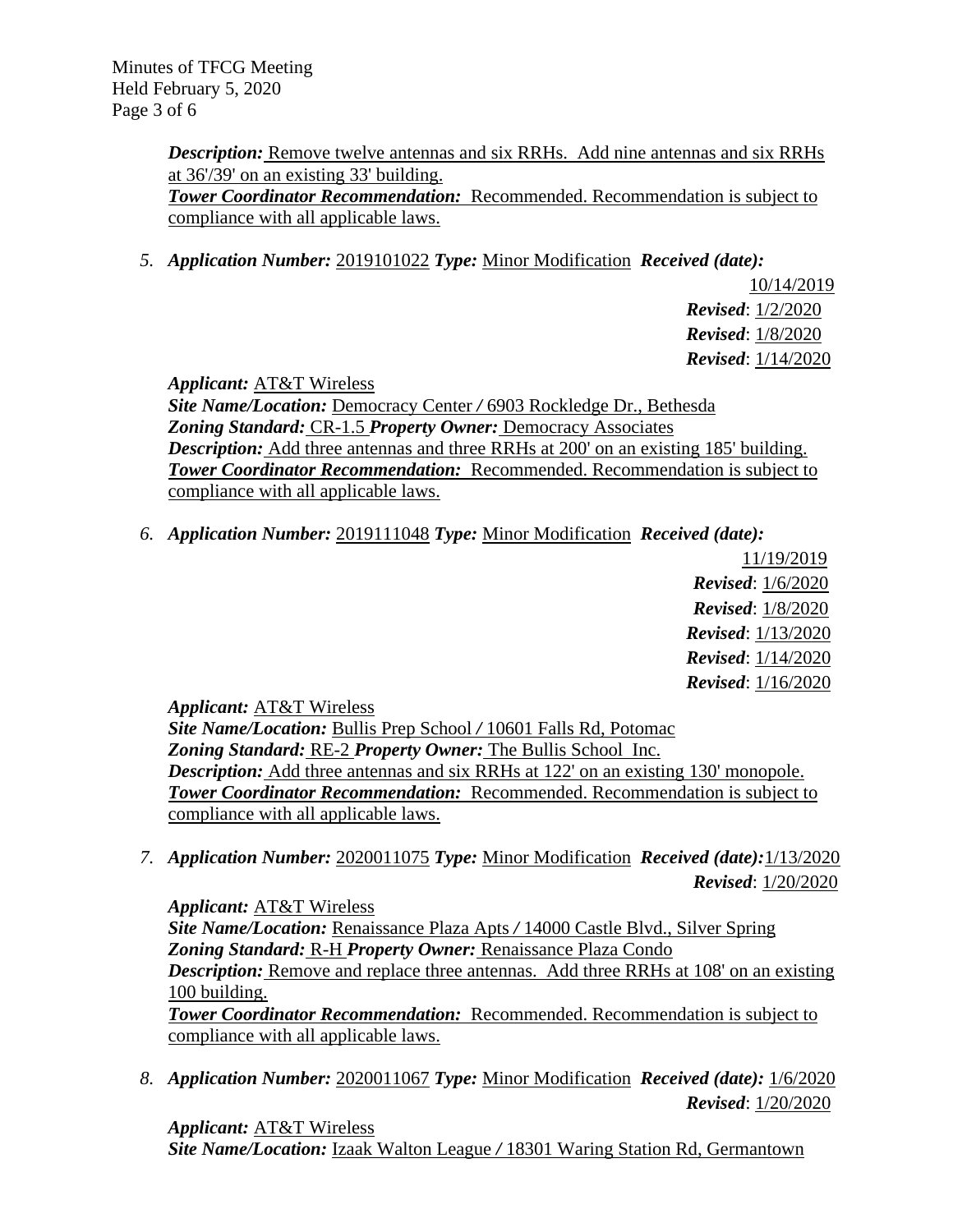*Zoning Standard:* R-200 *Property Owner:* Izaak Walton League *Description:* Add three antennas and six RRHs at 150' on an existing 224' tower. *Tower Coordinator Recommendation:* Recommended. Recommendation is subject to compliance with all applicable laws.

*9. Application Number:* 2020011077 *Type:* Minor Modification *Received (date):* 1/13/2020 *Revised*: 1/20/2020 *Revised*: 1/22/2020

*Applicant:* AT&T Wireless

*Site Name/Location:* White Oak Towers Apts */* 11700 Old Columbia Pike, Silver Spring *Zoning Standard:* R-10 *Property Owner:* Old Columbia Pike Ltd.

*Description:* Remove and replace six antennas and nine RRHs at 208/210' on an existing 200' building.

*Tower Coordinator Recommendation:* Recommended. Recommendation is subject to compliance with all applicable laws.

*10. Application Number:* 2019121060 *Type:* Minor Modification *Received (date):* 12/9/2019 *Revised*: 1/3/2020 *Revised*: 1/21/2020

*Revised*: 1/22/2020

*Applicant:* AT&T Wireless

*Site Name/Location:* Troop 52 Forest Preserve */* 16100 Darnestown Rd., Dawsonville *Zoning Standard:* RC *Property Owner:* Seneca Creek Forest Preserve Inc *Description:* Remove six antennas and three RRHs. Add six antennas and six RRHs at 180' on an existing 180' tower.

*Tower Coordinator Recommendation:* Recommended. Recommendation is subject to compliance with all applicable laws.

*11. Application Number:* 2020011076 *Type:* Minor Modification *Received (date):* 1/13/2020 *Revised*: 1/20/2020 *Revised*: 1/22/2020

*Revised*: 1/23/2020

*Applicant:* AT&T Wireless

*Site Name/Location:* Postal Training Facility */* 10130 Democracy Blvd., Potomac *Zoning Standard:* RE-2 *Property Owner:* United States Postal Service *Description:* Remove and replace three antennas and six RRHs at 75' on an existing 70' building.

*Tower Coordinator Recommendation:* Recommended. Recommendation is subject to compliance with all applicable laws.

*12. Application Number:* 2020011086 *Type:* Minor Modification *Received (date):* 1/20/2020 *Revised*: 1/23/2020

*Applicant:* AT&T Wireless *Site Name/Location:* Bretton Woods GC */* 15700 River Rd., Germantown *Zoning Standard:* R-C *Property Owner:* International Monetary Fund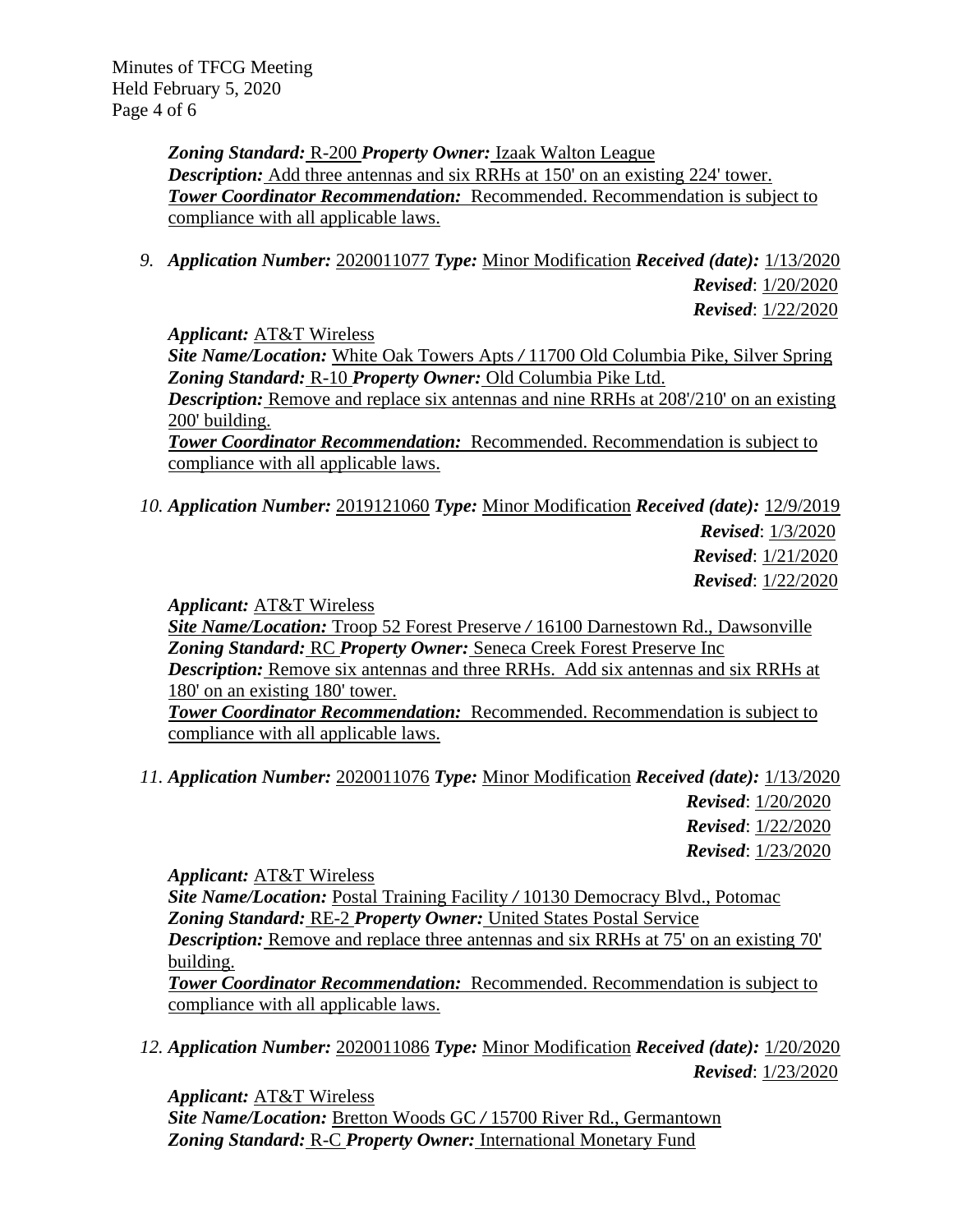Minutes of TFCG Meeting Held February 5, 2020 Page 5 of 6

> **Description:** Remove three antennas and three RRHs. Add six antennas and six RRHs at 131' on an existing 131' monopole. *Tower Coordinator Recommendation:* Recommended. Recommendation is subject to compliance with all applicable laws.

*13. Application Number:* 2020011074 *Type:* Minor Modification *Received (date):* 1/13/2020 *Revised*: 1/23/2020

*Applicant:* AT&T Wireless *Site Name/Location:* Westlake Towers */* 7420 Westlake Terr., Bethesda *Zoning Standard:* R-H *Property Owner:* Westlake Park Condo **Description:** Remove and replace six antennas and nine RRHs at 157' on an existing 145' building. *Tower Coordinator Recommendation:* Recommended. Recommendation is subject to compliance with all applicable laws.

*14. Application Number:* 2020011087 *Type:* Minor Modification *Received (date):* 1/22/2020 *Revised*: 1/27/2020

*Applicant:* AT&T Wireless

*Site Name/Location:* Airpark Water Tank */* 20511 Woodfield Rd., Gaithersburg *Zoning Standard:* RE-1 *Property Owner:* WSSC

*Description:* Remove six antennas and three RRHs. Add six antennas and nine RRHs at 104' on an existing 98' water tank.

*Tower Coordinator Recommendation:* Recommended. Recommendation is subject to compliance with all applicable laws.

*15. Application Number:* 2019111053 *Type:* Minor Modification *Received (date):* 

11/21/2019 *Revised*: 1/21/2020 *Revised*: 1/27/2020 *Revised*: 1/28/2020

*Applicant:* AT&T Wireless *Site Name/Location:* Sarem Farm */* 15901 Columbia Pike, Burtonsville *Zoning Standard:* RC *Property Owner:* Jennifer Sarem *Description:* Remove and replace three antennas and six RRHs at 148' on an existing 150' monopole. *Tower Coordinator Recommendation:* Recommended. Recommendation is subject to compliance with all applicable laws.

*16. Application Number:* 2020011073 *Type:* Minor Modification *Received (date):* 1/10/2020 *Revised*: 1/23/2020 *Revised*: 1/27/2020

*Revised*: 1/28/2020

*Applicant:* AT&T Wireless *Site Name/Location:* Fire Station 33 */* 11430 Falls Rd., Potomac *Zoning Standard:* R-200 *Property Owner:* Rockville Volunteer Fire Dept.